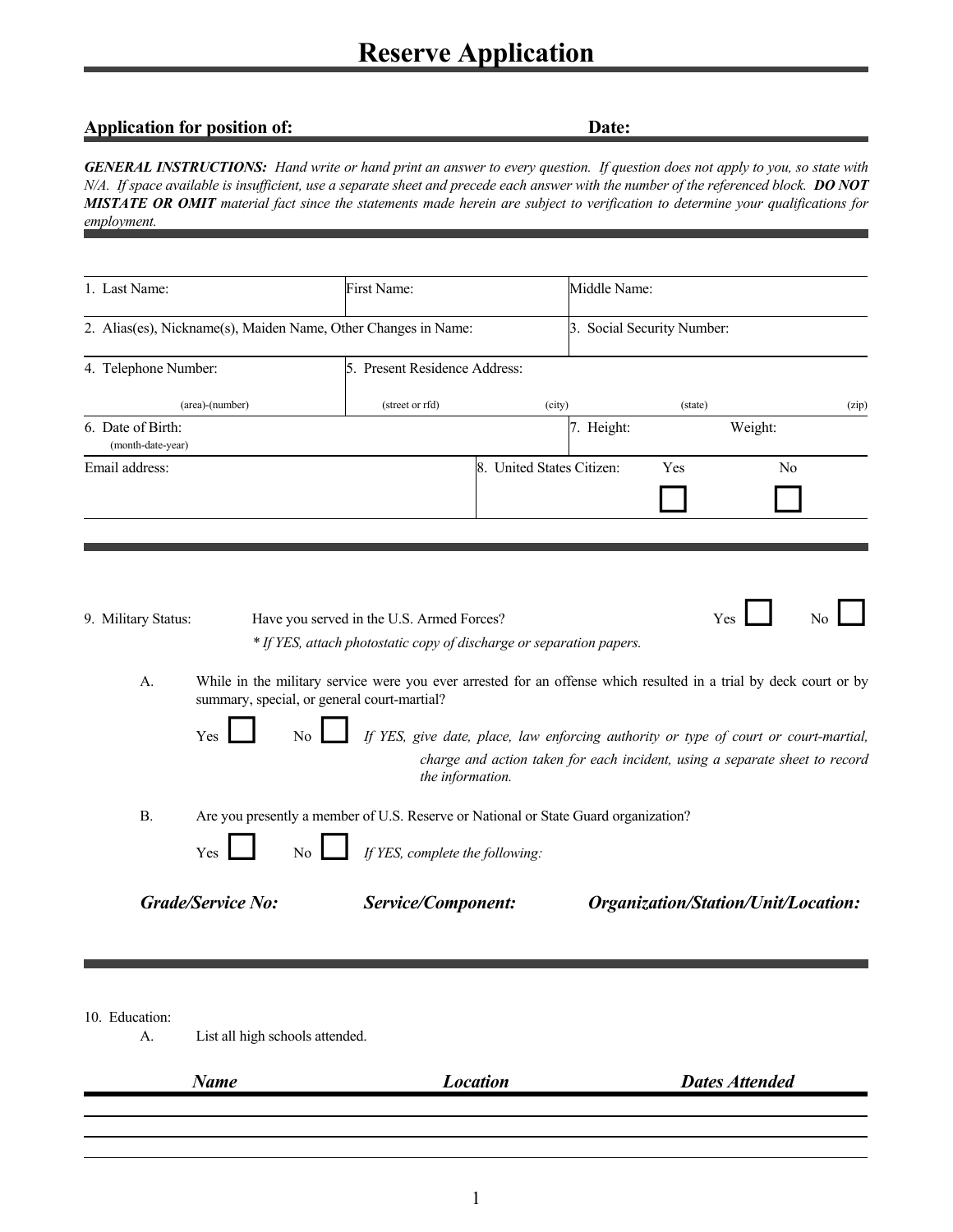| Name and Location                        | Dates Attended | Degree Received                                                                                                 |
|------------------------------------------|----------------|-----------------------------------------------------------------------------------------------------------------|
|                                          |                |                                                                                                                 |
|                                          |                |                                                                                                                 |
|                                          |                |                                                                                                                 |
|                                          |                |                                                                                                                 |
| Major college courses:<br>$\mathbb{C}$ . |                |                                                                                                                 |
|                                          |                |                                                                                                                 |
|                                          |                |                                                                                                                 |
|                                          |                |                                                                                                                 |
| D.<br>certificate.                       |                | Other schools or training. Give for each the name and location of school, dates attended, subjects studied, and |
|                                          |                |                                                                                                                 |
|                                          |                |                                                                                                                 |
|                                          |                |                                                                                                                 |
|                                          |                |                                                                                                                 |

11. Foreign Language: *Enter foreign language and indicate your knowledge of each by placing an "X" in the proper column.*

| <b>Language</b> |             | <b>READING</b> |             | <b>SPEAKING</b> |             | <b>UNDERSTANDING</b> |             | <b>WRITING</b> |
|-----------------|-------------|----------------|-------------|-----------------|-------------|----------------------|-------------|----------------|
|                 | <b>Good</b> | Fair           | <b>Good</b> | Fair            | <b>Good</b> | Fair                 | <b>Good</b> | <b>Fair</b>    |
|                 |             |                |             |                 |             |                      |             |                |
|                 |             |                |             |                 |             |                      |             |                |
|                 |             |                |             |                 |             |                      |             |                |
|                 |             |                |             |                 |             |                      |             |                |

## 12. Special Qualifications and Skills:

A. Indicate type of special license such as pilot, radio operator, etc. and date license expires. *(Except vehicle operator's license).*

B. Special skills you possess and machines and equipment you can use.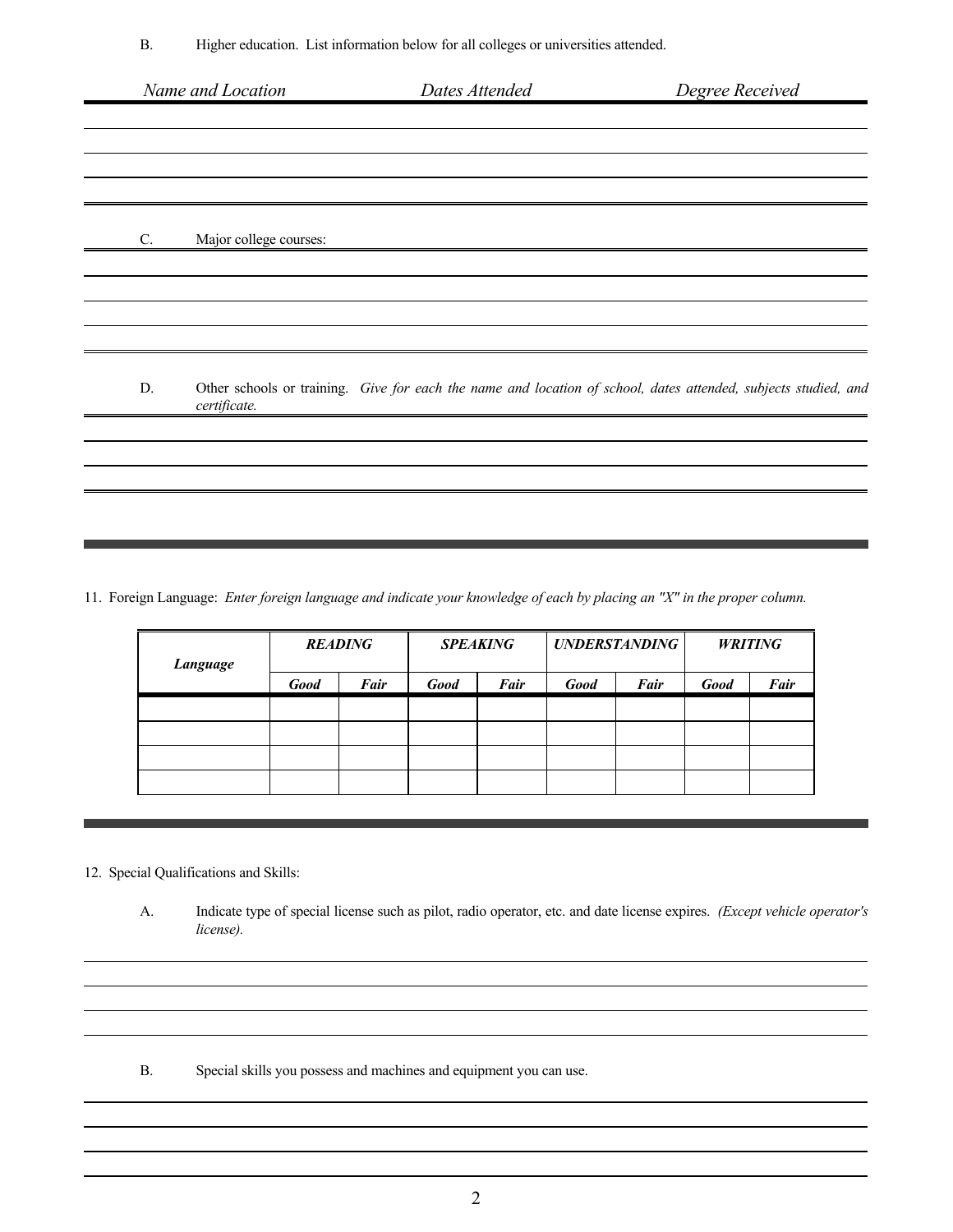| U. | Approximate number of words per minute: | Typing:           | w.p.m. |
|----|-----------------------------------------|-------------------|--------|
|    |                                         | <b>Shorthand:</b> | w.p.m. |

## 13. Vehicle's Operators License:

*Give the following information concerning any vehicle operator's license you have held or now hold.*

| <b>Kind of License</b>                                                   | <b>Place of Issue</b> | <b>Date of Expiration</b>                                                                                           | <b>Restrictions</b> |
|--------------------------------------------------------------------------|-----------------------|---------------------------------------------------------------------------------------------------------------------|---------------------|
|                                                                          |                       |                                                                                                                     |                     |
|                                                                          |                       |                                                                                                                     |                     |
|                                                                          |                       |                                                                                                                     |                     |
|                                                                          |                       |                                                                                                                     |                     |
|                                                                          |                       |                                                                                                                     |                     |
|                                                                          |                       | Have you ever been denied issuance of a license or have you ever had a license suspended or revoked?                |                     |
|                                                                          |                       |                                                                                                                     |                     |
|                                                                          | Yes                   | No                                                                                                                  |                     |
|                                                                          |                       |                                                                                                                     |                     |
| Explain fully:                                                           |                       |                                                                                                                     |                     |
|                                                                          |                       |                                                                                                                     |                     |
|                                                                          |                       |                                                                                                                     |                     |
|                                                                          |                       |                                                                                                                     |                     |
|                                                                          |                       |                                                                                                                     |                     |
|                                                                          |                       |                                                                                                                     |                     |
|                                                                          |                       |                                                                                                                     |                     |
|                                                                          |                       |                                                                                                                     |                     |
|                                                                          |                       | 14. Have you ever had automobile insurance withdrawn or revoked or have you ever been refused automobile insurance? |                     |
|                                                                          |                       |                                                                                                                     |                     |
|                                                                          | Yes                   | No                                                                                                                  |                     |
| If YES, give details, including reasons, names of companies, dates, etc. |                       |                                                                                                                     |                     |
|                                                                          |                       |                                                                                                                     |                     |
|                                                                          |                       |                                                                                                                     |                     |
|                                                                          |                       |                                                                                                                     |                     |
|                                                                          |                       | Give name, address and phone number of the insurance company with whom you now have auto insurance:                 |                     |
|                                                                          |                       |                                                                                                                     |                     |
|                                                                          |                       |                                                                                                                     |                     |

15. Employment

*Begin with your most recent job and list your work history for the past TEN years, including part-time, temporary or seasoned employment, and all periods of unemployment.*

| <b>From Date:</b> | <b>Name and Address of Employer:</b> | Why did you leave?                 | <b>Job Title:</b> |
|-------------------|--------------------------------------|------------------------------------|-------------------|
| <b>To Date:</b>   |                                      | <b>Description of your duties:</b> |                   |
| Salary:           | Telephone:                           | Supervisor:                        | Co-Worker:        |

| <b>From Date:</b> | <b>Name and Address of Employer:</b> | Why did you leave?                 | <b>Job Title:</b> |
|-------------------|--------------------------------------|------------------------------------|-------------------|
| <b>To Date:</b>   |                                      | <b>Description of your duties:</b> |                   |
| <b>Salary:</b>    | Telephone:                           | <b>Supervisor:</b>                 | Co-Worker:        |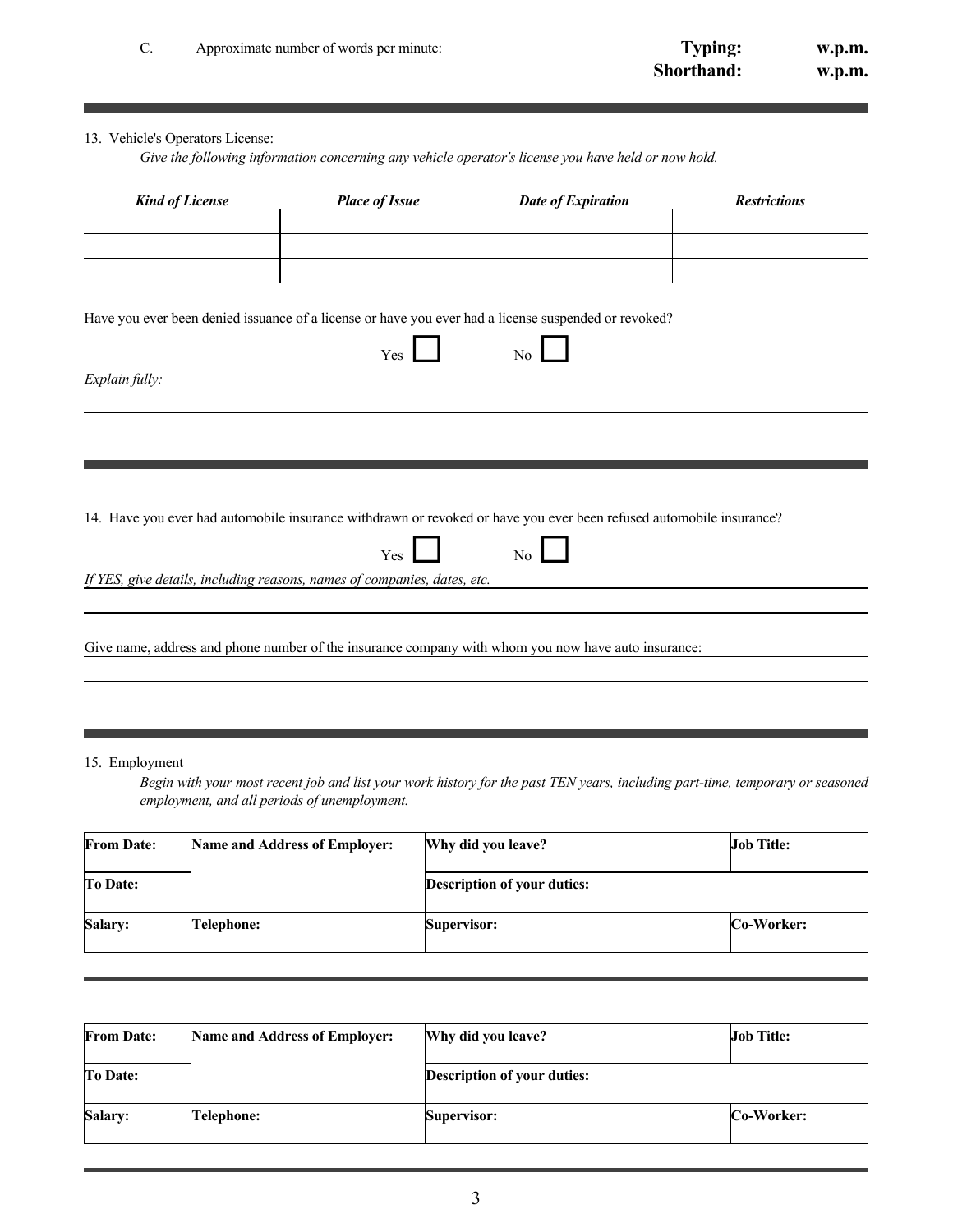| <b>From Date:</b> | <b>Name and Address of Employer:</b> | Why did you leave?                 | <b>Job Title:</b> |
|-------------------|--------------------------------------|------------------------------------|-------------------|
| <b>To Date:</b>   |                                      | <b>Description of your duties:</b> |                   |
| Salary:           | Telephone:                           | <b>Supervisor:</b>                 | Co-Worker:        |

| <b>From Date:</b> | <b>Name and Address of Employer:</b> | Why did you leave?                 | <b>Job Title:</b> |
|-------------------|--------------------------------------|------------------------------------|-------------------|
| <b>To Date:</b>   |                                      | <b>Description of your duties:</b> |                   |
| <b>Salary:</b>    | Telephone:                           | <b>Supervisor:</b>                 | Co-Worker:        |

| <b>From Date:</b> | <b>Name and Address of Employer:</b> | Why did you leave?                 | <b>Job Title:</b> |
|-------------------|--------------------------------------|------------------------------------|-------------------|
| <b>To Date:</b>   |                                      | <b>Description of your duties:</b> |                   |
| <b>Salary:</b>    | Telephone:                           | <b>Supervisor:</b>                 | <b>Co-Worker:</b> |

| <b>From Date:</b> | <b>Name and Address of Employer:</b> | Why did you leave?                 | <b>Job Title:</b> |
|-------------------|--------------------------------------|------------------------------------|-------------------|
| <b>To Date:</b>   |                                      | <b>Description of your duties:</b> |                   |
| Salary:           | Telephone:                           | <b>Supervisor:</b>                 | Co-Worker:        |

| <b>From Date:</b> | <b>Name and Address of Employer:</b> | Why did you leave?                 | <b>Job Title:</b> |  |
|-------------------|--------------------------------------|------------------------------------|-------------------|--|
| <b>To Date:</b>   |                                      | <b>Description of your duties:</b> |                   |  |
| <b>Salary:</b>    | Telephone:                           | <b>Supervisor:</b>                 | Co-Worker:        |  |

| <b>From Date:</b> | <b>Name and Address of Employer:</b> | Why did you leave?                 | <b>Job Title:</b> |
|-------------------|--------------------------------------|------------------------------------|-------------------|
| To Date:          |                                      | <b>Description of your duties:</b> |                   |
| Salary:           | Telephone:                           | <b>Supervisor:</b>                 | <b>Co-Worker:</b> |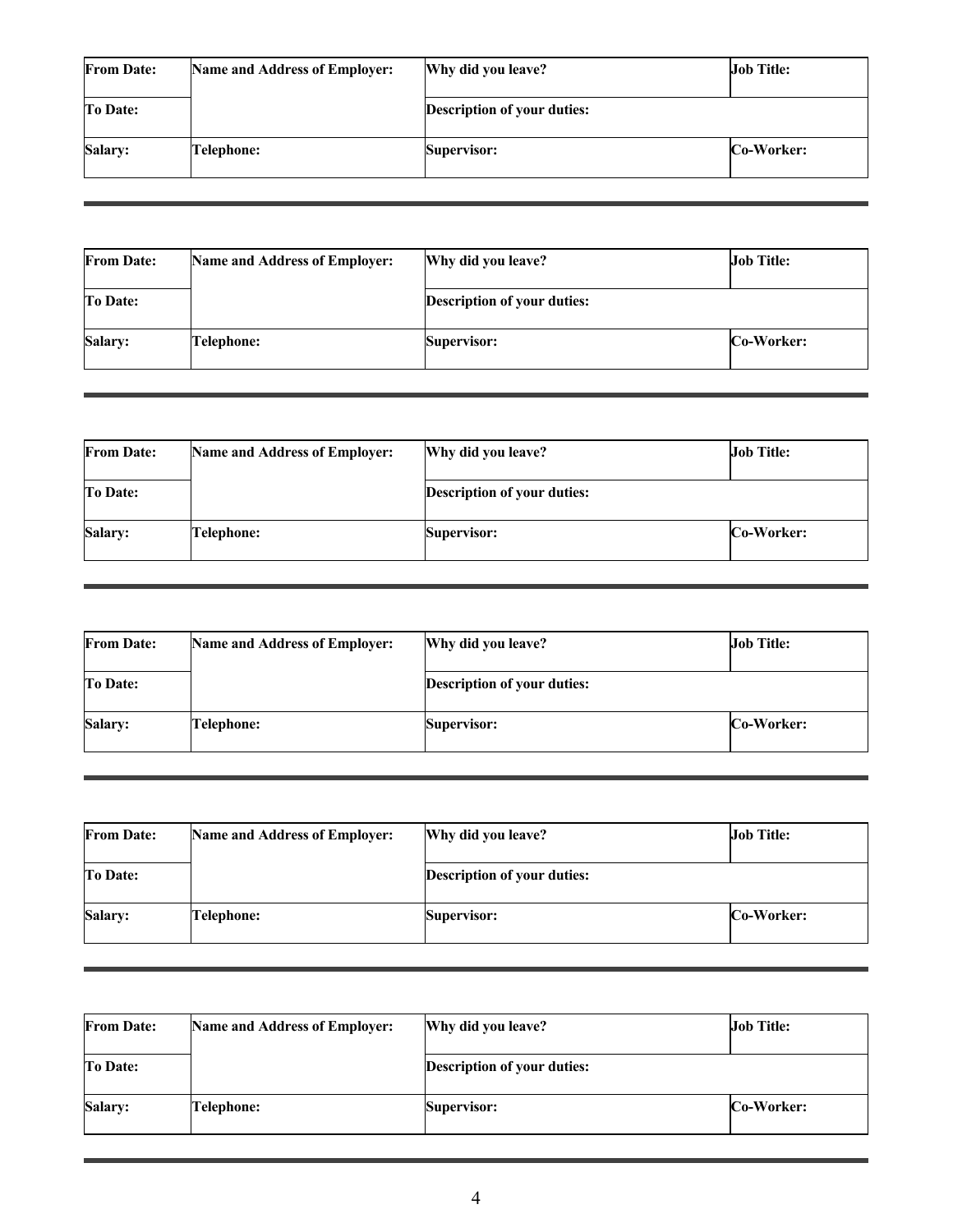| <b>Description of your duties:</b><br><b>To Date:</b><br><b>Salary:</b><br>Co-Worker:<br>Telephone:<br><b>Supervisor:</b> | <b>From Date:</b> | <b>Name and Address of Employer:</b> | Why did you leave? | <b>Job Title:</b> |
|---------------------------------------------------------------------------------------------------------------------------|-------------------|--------------------------------------|--------------------|-------------------|
|                                                                                                                           |                   |                                      |                    |                   |
|                                                                                                                           |                   |                                      |                    |                   |

Have you ever been discharged, asked to resign, or subjected to disciplinary action while in any position?

| Yes |  | If YES, state circumstances: |
|-----|--|------------------------------|
|     |  |                              |

Have you ever resigned (quit) after being informed your employer intended to discharge (fire) you for any reason?

Yes No *If YES, state circumstances:*

16. Arrest, Detention and Litigations:

*(Show all arrests including traffic citations)*

A. Have you ever been arrested or detained by a law enforcement agency?

|           | $\overline{N_{0}}$<br>If YES, list dates, agency and charges.<br>Yes                                |  |
|-----------|-----------------------------------------------------------------------------------------------------|--|
|           |                                                                                                     |  |
|           |                                                                                                     |  |
| <b>B.</b> | Have you been involved in court action? Include all traffic violations, in this state or elsewhere. |  |
|           | No<br>If YES, list date, location, court, and disposition.<br>Yes                                   |  |
|           |                                                                                                     |  |
|           |                                                                                                     |  |
|           |                                                                                                     |  |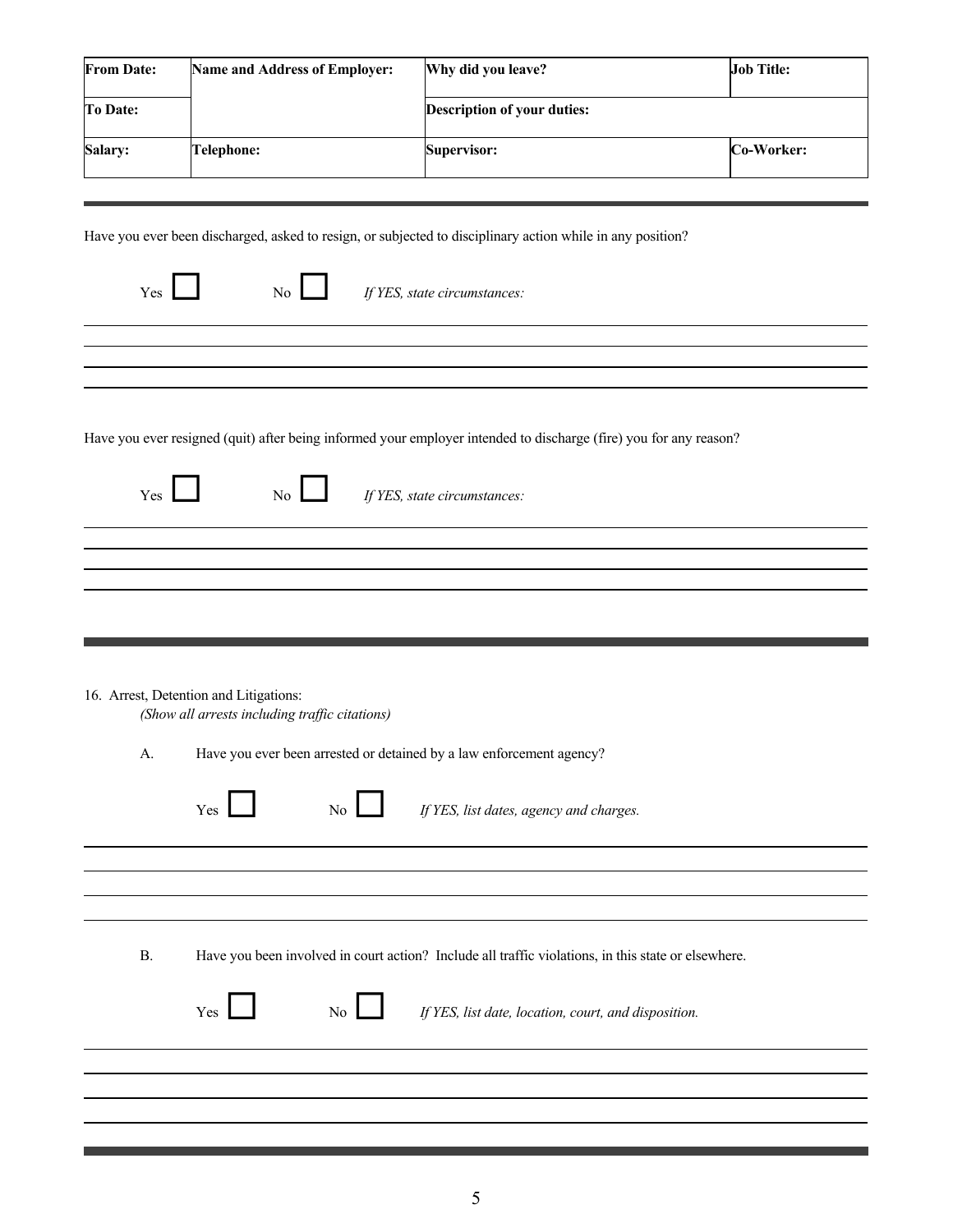18. Residences: List all residences for the past **TEN** years, beginning with present:

| Month and Year |    | Street and Number                  | City | State |
|----------------|----|------------------------------------|------|-------|
| From           | To |                                    |      |       |
|                |    |                                    |      |       |
|                |    |                                    |      |       |
|                |    | (name, address, phone of landlord) |      |       |
|                |    |                                    |      |       |
|                |    |                                    |      |       |
|                |    | (name, address, phone of landlord) |      |       |
|                |    |                                    |      |       |
|                |    |                                    |      |       |
|                |    | (name, address, phone of landlord) |      |       |
|                |    |                                    |      |       |
|                |    |                                    |      |       |
|                |    | (name, address, phone of landlord) |      |       |
|                |    |                                    |      |       |
|                |    |                                    |      |       |
|                |    | (name, address, phone of landlord) |      |       |
|                |    |                                    |      |       |
|                |    |                                    |      |       |
|                |    | (name, address, phone of landlord) |      |       |
|                |    |                                    |      |       |
|                |    |                                    |      |       |
|                |    | (name, address, phone of landlord) |      |       |
|                |    |                                    |      |       |
|                |    |                                    |      |       |
|                |    | (name, address, phone of landlord) |      |       |
|                |    |                                    |      |       |
|                |    |                                    |      |       |
|                |    | (name, address, phone of landlord) |      |       |
|                |    |                                    |      |       |
|                |    |                                    |      |       |
|                |    | (name, address, phone of landlord) |      |       |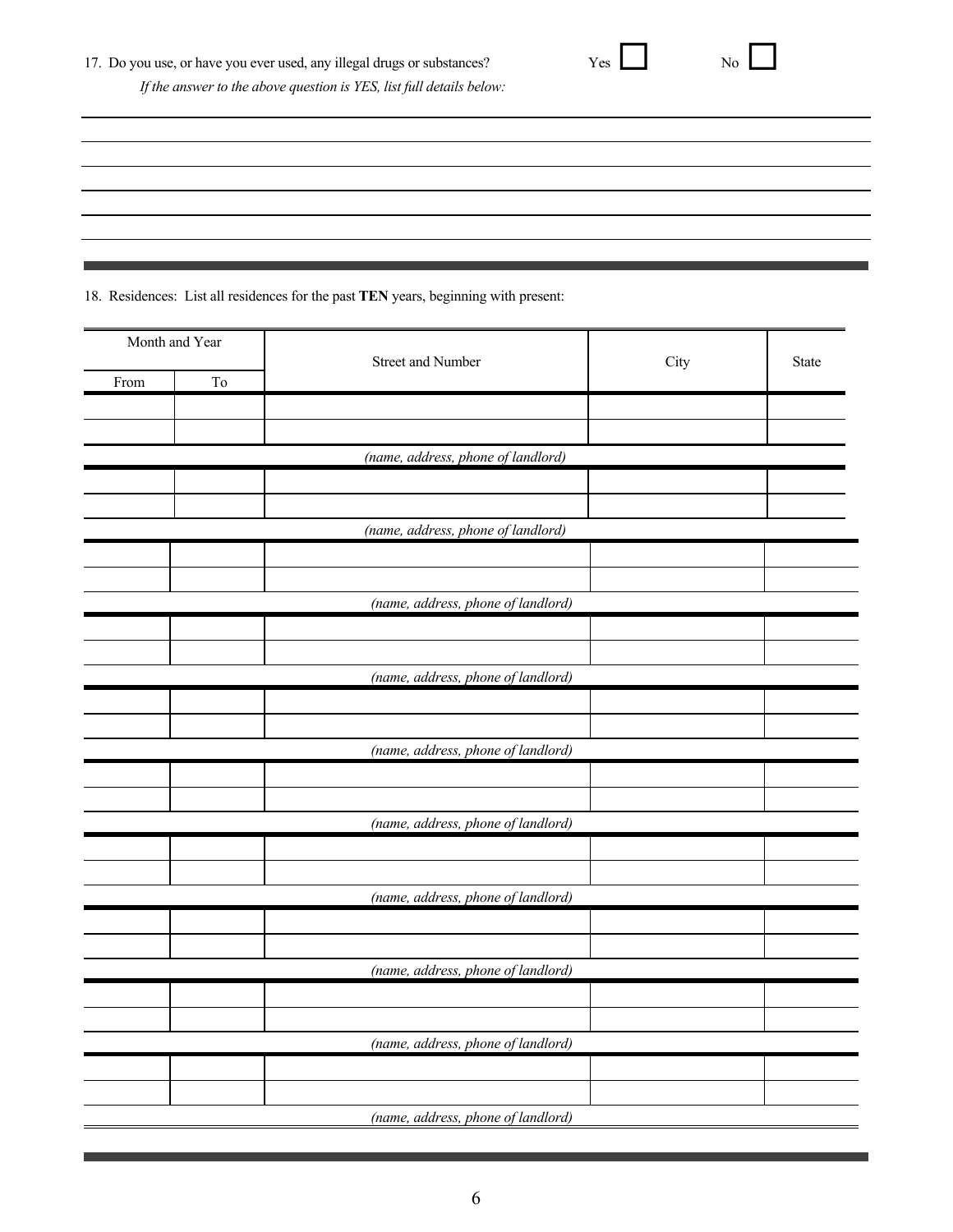19. References: Character References. *(Do not include relatives, former employers, or persons living outside the United States or its Territories).* List only character references who have a definite knowledge of your qualifications and fitness for the position for which you are applying. Do not repeat names of supervisors. List five character references:

| Name | Years<br>Known | Address (Business Address Preferred) |      |       |           |
|------|----------------|--------------------------------------|------|-------|-----------|
|      |                | Street                               | City | State | Telephone |
|      |                |                                      |      |       |           |
|      |                |                                      |      |       |           |
|      |                |                                      |      |       |           |
|      |                |                                      |      |       |           |
|      |                |                                      |      |       |           |
|      |                |                                      |      |       |           |

20. Are you now or have you ever been a member of any organization, association, movement, group or combination of persons which advocates the overthrow of our constitutional form of government, or which has adopted the policy of advocating or approving the commission of acts of force or violence to deny other persons their rights under the Constitution of the United States or which seeks to alter the form of government of the United States by unconstitutional means?



21. Are you now or have you ever been affiliated or associated with any organization of the type described above, as an agent, official, or employee?

| -<br>- 1 |  |  |
|----------|--|--|

Yes **No** *If YES, to any of the answers above, describe the circumstances:* 

22. Have you ever been given a pre-employment polygraph examination?

Yes **No** *If YES, list date and agency:* 

23. Are there any incidents in your life not mentioned herein which may reflect upon your suitability to perform the duties which you may be called upon to take or which might require further explanation?

Yes <u>No *If YES, give details*:</u>